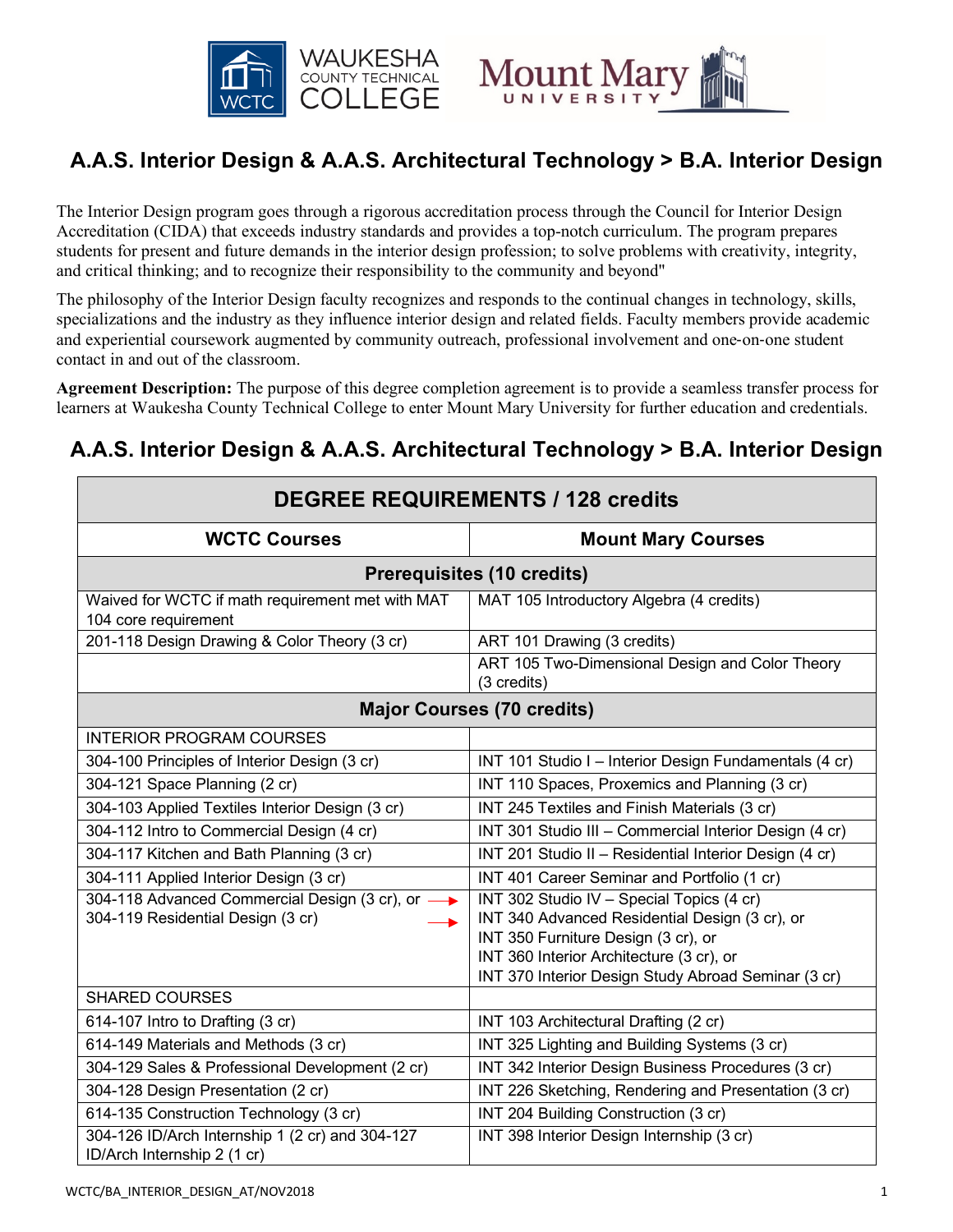| 614-137 Sustainable Building (3 cr)                                                                 | INT 120 Contemporary Issues in Design (3 cr)                                                             |
|-----------------------------------------------------------------------------------------------------|----------------------------------------------------------------------------------------------------------|
| 614-104 Architectural History (2 cr), or                                                            | INT 130 History of Architecture and Interiors (3 cr)                                                     |
| 304-101 History of Furniture (3 cr)                                                                 | INT 340 Advanced Residential Design (3 cr), or                                                           |
|                                                                                                     | INT 350 Furniture Design (3 cr), or<br>INT 360 Interior Architecture (3 cr), or                          |
|                                                                                                     | INT 370 Interior Design Study Abroad Seminar (3 cr)                                                      |
| ARCHITECTURAL DRAFTING PROGRAM                                                                      |                                                                                                          |
| <b>COURSES</b>                                                                                      |                                                                                                          |
| 614-110 Architectural AutoCAD (3 cr)                                                                | INT 227 Digital Graphic Communication (3 cr)                                                             |
| 614-131 Residential Revit (3 cr)                                                                    |                                                                                                          |
| 614-138 Structural Concepts (2 cr)                                                                  |                                                                                                          |
| 614-128 Architectural Design Elements (2 cr)                                                        |                                                                                                          |
| 614-132 Commercial AutoCAD (3 cr)                                                                   |                                                                                                          |
| 614-134 Architectural Building Codes (1 cr)                                                         |                                                                                                          |
| 614-165 Building Estimating (2 cr)                                                                  |                                                                                                          |
| 614-141 Commercial Revit (3 cr)                                                                     | INT 330 Advanced Digital Graphic Communication (3 cr)                                                    |
| 614-144 Civil #D CAD                                                                                |                                                                                                          |
|                                                                                                     | INT 340 Advanced Residential Design (3 cr), or                                                           |
|                                                                                                     | INT 350 Furniture Design (3 cr), or                                                                      |
| 614-146 Architectural Design Studio (4 cr) -                                                        | INT 360 Interior Architecture (3 cr), or                                                                 |
|                                                                                                     | INT 370 Interior Design Study Abroad Seminar (3 cr)                                                      |
| 204-113 Page Layout/InDesign (3 cr) - if taken as an                                                | INT 100 Interior Design Professional Survey (1 cr)<br>INT 232 Technology Principles: Adobe Photoshop and |
| elective                                                                                            | Illustrator (3 cr)                                                                                       |
| Waived with portfolio review.                                                                       | INT 250 Sophomore Seminar (1 cr)                                                                         |
|                                                                                                     | INT 420 Capstone Project - Research Principles (2 cr)                                                    |
|                                                                                                     | INT 421 Capstone Project - Design Development (3 cr)                                                     |
| <b>Core Courses (min. 48 credits)</b>                                                               |                                                                                                          |
| Philosophy/Theology (min. 10 credits)                                                               |                                                                                                          |
|                                                                                                     | SEA 101 Search for Meaning (4 credits)                                                                   |
|                                                                                                     | Theology (min. 3 credits) (prereq. SEA 101)                                                              |
|                                                                                                     | Philosophy (min. 3 credits) (prereq. SEA 101)                                                            |
|                                                                                                     | <b>Communication/Math (min. 11 credits)</b>                                                              |
|                                                                                                     | Composition (min. 3 credits: ENG 120 required)                                                           |
| 10-801-136 English Composition 1 (3 cr elective)                                                    | ENG 110 Composition I                                                                                    |
| (does not count as core)                                                                            |                                                                                                          |
|                                                                                                     | ENG 120 Composition II                                                                                   |
|                                                                                                     | <b>Communication (min. 2 credits)</b>                                                                    |
| 10-801-196 Oral/Interpersonal Communications (3 cr)                                                 | COM 104 Public Speaking                                                                                  |
|                                                                                                     | Mathematics requirement (min. 3 credits at level 104<br>or higher)                                       |
| 804-114 College Technical Math 1                                                                    | MAT 105 Introductory Algebra (6 CREDITS)                                                                 |
| 804-116 College Technical Math 2                                                                    |                                                                                                          |
|                                                                                                     | <b>World Language (min. 3 credits)</b>                                                                   |
|                                                                                                     | <b>Communication/Math option</b>                                                                         |
| Literature/Fine Arts (min. 9 credits) There are many courses that meet this requirement.            |                                                                                                          |
|                                                                                                     | Fine Arts (min. 3 credits)                                                                               |
|                                                                                                     | (Met in pre Req's for Major)                                                                             |
|                                                                                                     | Literature (min. 3 credits)                                                                              |
| Option: Minimum 2 credits to complete the 9 credits required for the Core Literature and Fine Arts. |                                                                                                          |
| (met in PreReq's of Major)                                                                          |                                                                                                          |